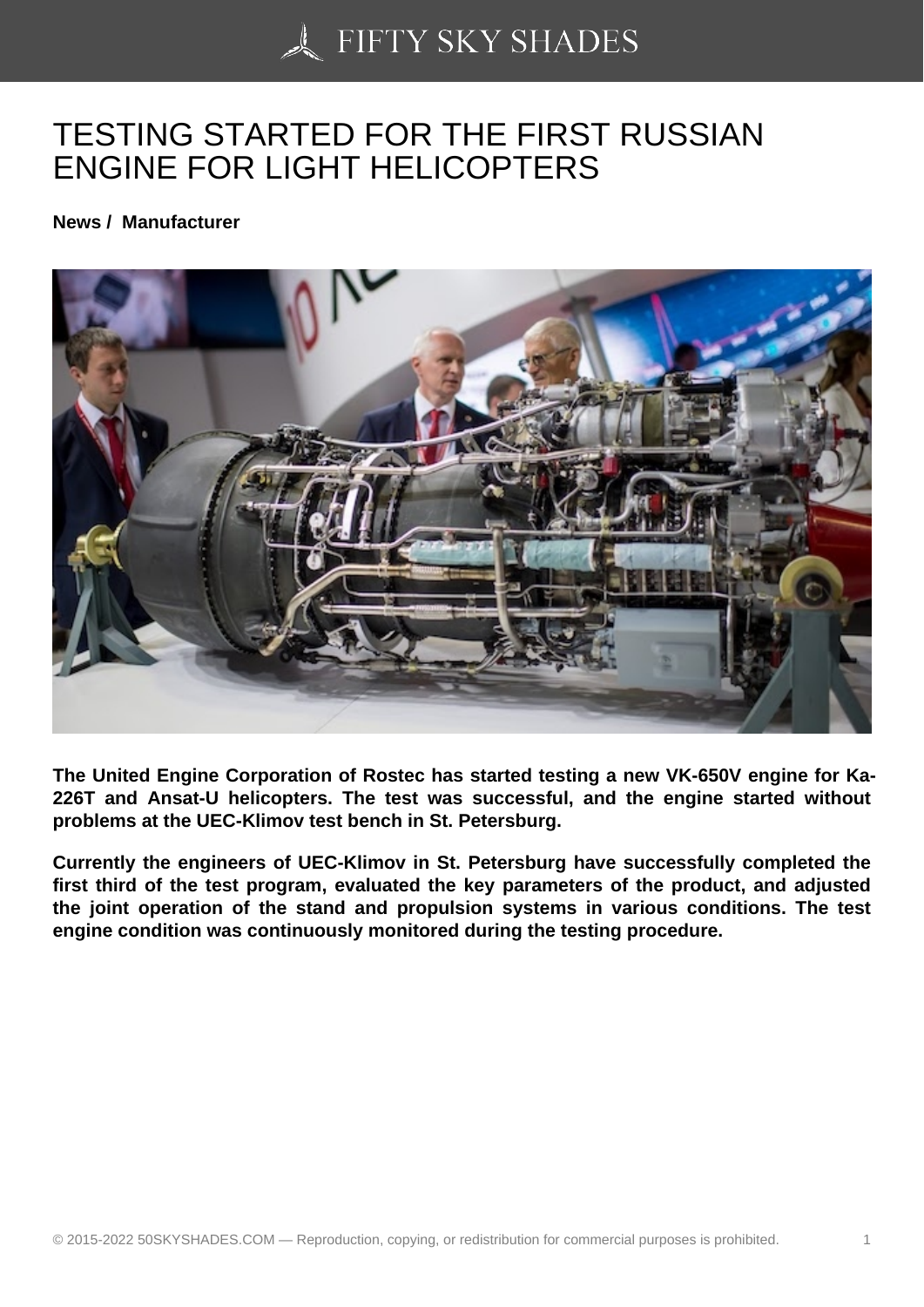

**"Thanks to modern approaches to the design and manufacture of some of its parts using 3D printing, made it possible to produce a pre production model and start testing as scheduled. The engine has started for the first time and the expected performance has been confirmed. This is only the beginning of a long journey, we have got a lot to do and we have to do it very quickly. The result we expect now is the first serial engine in Russia for light helicopters, such as Ansat-U and Ka-226T," said Anatoly Serdyukov, industrial director of the aviation cluster of Rostec State Corporation.**

12% of the new engine consists of 3D-printed parts, which hastened the production of the test unit, which was completed last December. In addition to UEC-Klimov, the production involved FSUE "VIAM", UMPO, PK "Salyut", the Chernyshev MMBE and a number of other enterprises responsible for the design and manufacture of parts and assemblies.

The VK-650V engine has a take-off power of 650 hp and is designed to operate in Russian Ka-226T light helicopters. Its modifications can be also installed on Ansat-U, VRT-500 helicopters and foreign helicopters of the same payload class. The type certificate for the VK-650V engine is planned to be obtained in 2023.